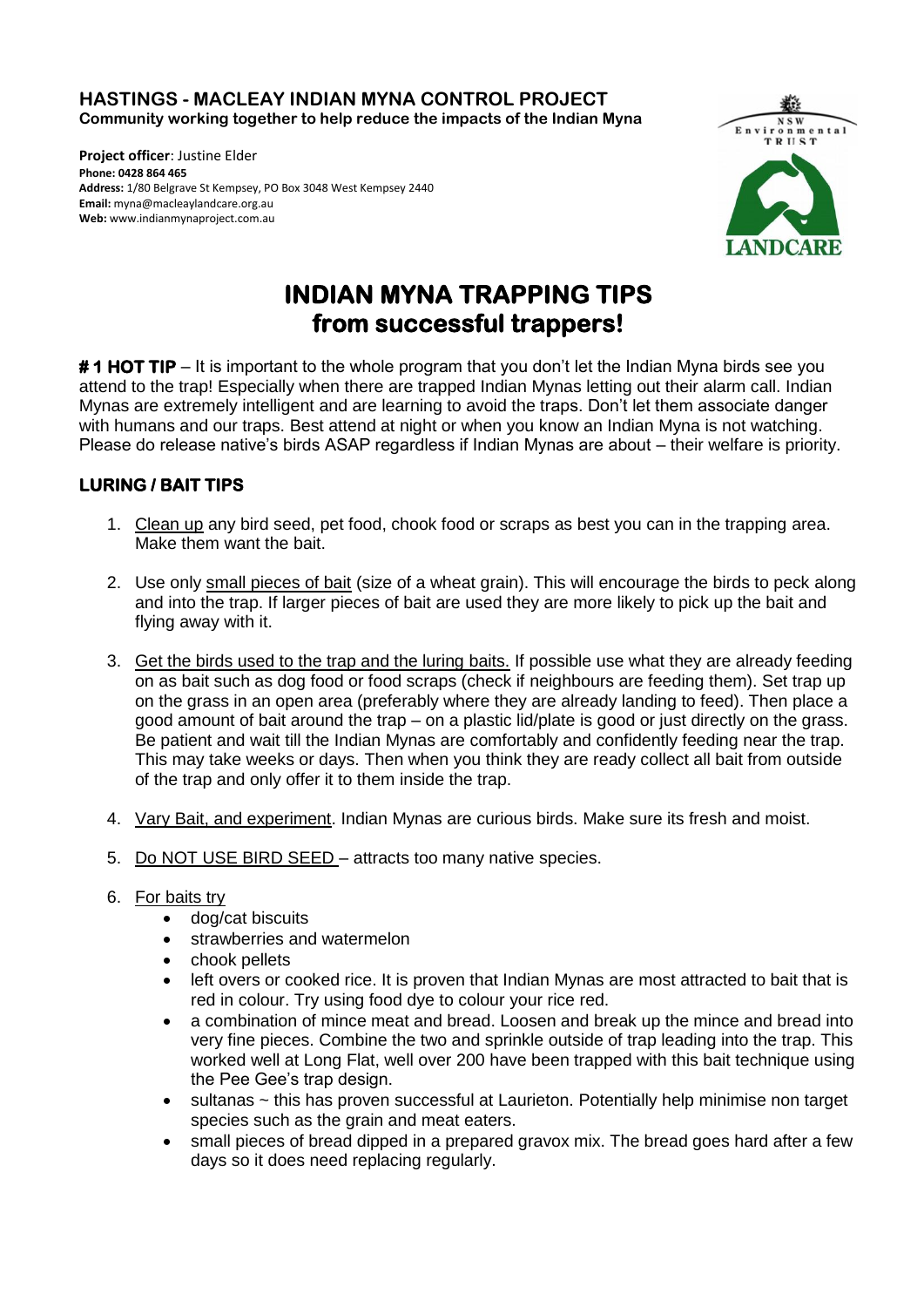7. Place mirrors inside the trap lined up with the entrance points so the birds can see their reflection when they go to enter the trap. This works extremely well to entice them into the trap. This is excellent for those highly hesitant flocks.



LEFT: Indian Mynas trapped in a Pee Gee Trap in Port Macquarie.

## **GENERAL TIPS**

1. If it does not already, it is important to add perches in both trap chambers. Sticks from the garden are perfect. Place them in a way which encourages the birds to move up and into the one-way valve mechanism.

2. If it does not already, provide suitable shelter for the trapped birds. An option is to secure a double length of

shade cloth (or similar) to the roof and one side of the trap. Buts its important to not put the shelter directly ABOVE or ONTOP of the one way valve. Make sure the birds have a clear view of the sky when they move through the one way valve – as this is the trap mechanism, they think they are going to escape by going up into the one way valve.

- 3. You will mostly catch the birds early morning or late evening. Bait the trap at night (when they are not looking) so you have more chance of catching them first thing the following morning.
- 4. You may try to use a caller bird. These are previously trapped Indian Myna birds that can act as a lure to untrapped birds. It is vitally important that you take excellent care of your caller bird look after him as you would a pet budgie. (I met a man who looked after his beloved caller bird for three years) A caller bird can be inside the trap or be in a separate cage right alongside the trap. They are most successful if the caller bird is from a different territory.
- 5. We are no longer informing trappers to 'open feed' prior to trapping. Set up the trap completely active and ready to go from the start. This will help reduce the number of non target species trapped.
- 6. Be prepared to release non target species. It is likely that you will trap non-target species such as bower birds or butcher birds. Differing your bait selection and trap design may help with this issue. This can be frustrating but its worth perusing for the Indian Mynas you do catch.
- 7. Please be patient. Don't move the trap around too much. It may take weeks to get the birds even used to the trap before you begin active baiting. If successful, most people generally trap  $1 - 10$  birds a month.
- 8. Make sure the trap is not interfered with by cats, dogs, rodents, kids, foxes or livestock. The less disturbance the more likely you are of trapping them, especially at dusk and dawn.
- 9. Check trap daily, and as often as you can preferably from a safe distance from their view.
- 10. Traps are most effective on open mown grass somewhere were the birds regularly land to feed.
- 11. Your trap may need to be stabilised with tent pegs or similar. The larger traps (Myna Magnet) have the potential to fall over during high winds. A sturdy trap will help with outside interference and be more successful.